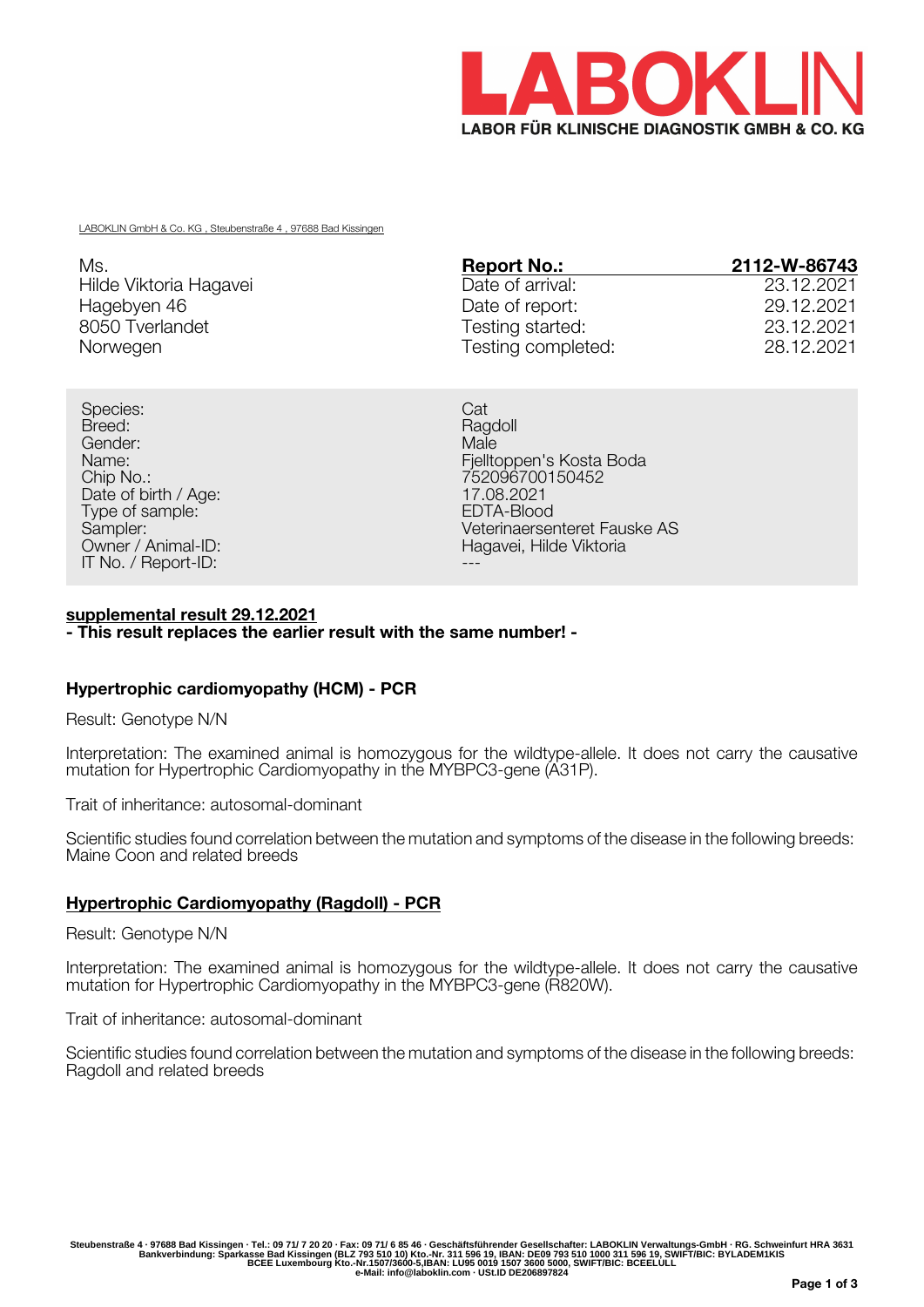

# **Polycystic kidney disease (PKD) - PCR**

Result: Genotype N/N

Interpretation: The examined animal is homozygous for the wildtype-allele. It does not carry the causative mutation for Polycystic Kidney Disease in the PKD1-gene.

Trait of inheritance: autosomal-dominant

## **Pyruvatkinase Deficiency:**

Result: Genotype N/N

Interpretation: The examined animal is homozygous for the wildtype-allele. It does not carry the causative mutation for Pyruvate Kinase Deficiency in the PKLR-gene.

Trait of inheritance: autosomal-recessive

## **Progressive Retinal Atrophy (rdAc-PRA):**

Result: Genotype N/N

Interpretation: The examined animal is homozygous for the wildtype-allele. It does not carry the causative mutation for Progressive retinal atrophy (rdAc-PRA) in the CEP290-gene.

Trait of inheritance: autosomal-recessive

#### **Genetic determination of bloodgroup - PCR**

Result: Genotype N/b

Interpretation: The examined animal is heterozygous for one of the causative genetic variants found in correlation with the serologic blood group B so far.

The test detects the genetic variants of the alleles b and c. Allelic series: N>c>b

Scientific studies found correlation between the allele c and the serologic blood group AB (C) exclusively for Ragdoll cats.

## **Feline Spinal Muscular Atrophy (SMA) - PCR**

Result: Genotype N/N

Interpretation: The examined animal is homozygous for the wildtype-allele. It does not carry the causative mutation for Spinal Muscular Atrophy in the LIX1-LNPEP-gene.

Trait of inheritance: autosomal-recessive

Scientific studies found correlation between the mutation and symptoms of the disease in the following breeds: Maine Coon and related breeds